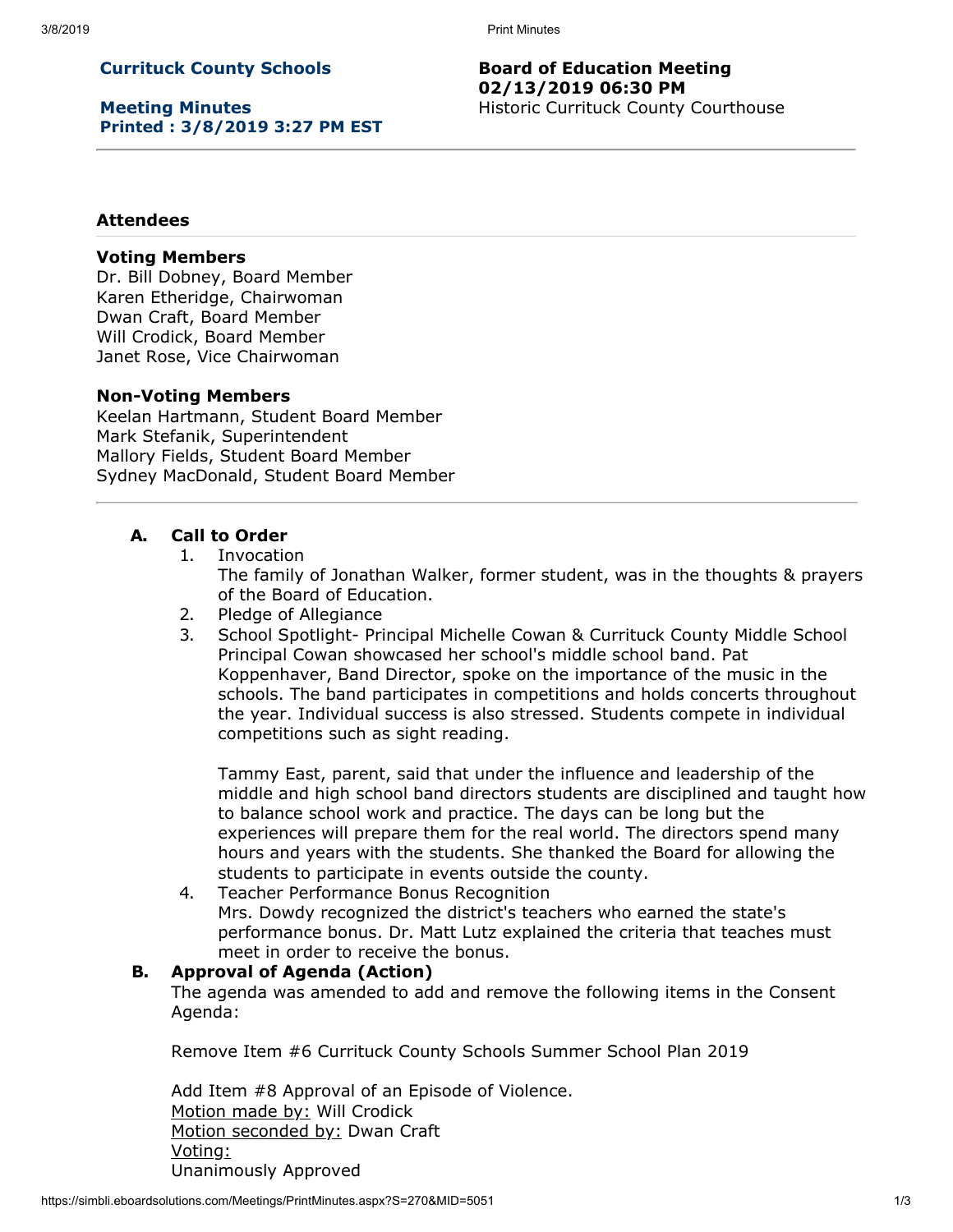### **C. Public Comment Session**

Principal Denise Fallon announced that JP Knapp Early College will start taking enrollment applications for the 2019-2020 school year.

Melissa Reynolds, CCS teacher, announced a collaboration of several community service agencies on Feb. 20, 2019. The event will allow nursing and counseling staff to meet and connect with various agencies that can offer assistance to students in need.

Teresa Sawyer, CCS teacher assistant, thanked Administrators and the Board for allowing the district's teacher assistants to attend a staff development opportunity.

Sonya Dart, CCS parent, informed the Board that her son, a Pre-K student, was recently allowed off the bus and left outside. Mrs. Dart explained that she was running late from an appointment and unable to contact the bus. The Sheriff's Department was contacted about the incident. Mrs. Dart said she hopes the issue can be resolved and not to allow it to happen again.

# **D. Student Board Member Report**

Students reported on school events, athletics and student competitions.

# **E. Field Trips (Informational):**

- 1. CCMS All District Band, Greenville, NC 1/31-2/2 2019
- 2. MMS All District Band, Greenville, NC 1/31-2/2 2019
- 3. CCHS All District Band, Greenville, NC 1/31-2/2 2019
- 4. CCHS State Track, Winston-Salem, NC 2/8-2/9 2019
- 5. CCHS State Wrestling, Swansboro, NC 2/8-2/9 2019
- 6. CCHS State Wrestling Championship, Greensboro, NC 2/14-2/16 2019
- 7. CCHS East Region Orchestra, 2/22-2/24 2019
- 8. CCHS Welding Competition, Jacksonville, FL 2/22-2/24 2019
- 9. CCHS FFA Mega Leadership Conference, Greensboro, NC 3/1-3/3 2019
- 10. MMS- FBLA, Greensboro, NC 3/24-3/27 2019
- 11. CCHS Science Club Trip, Northwest River Park, Chesapeake VA 4/12-4/14 2019

## **F. Consent Agenda (Action)**

Motion made by: Dr. Bill Dobney Motion seconded by: Karen Etheridge

Voting:

Dr. Bill Dobney - Yes

Karen Etheridge - Yes

Dwan Craft - Yes

Will Crodick - Yes

Janet Rose - No

- 1. Personnel Report Dated February 13, 2019
	- a. Leave Report Dates February 13, 2019
- 2. Board Meeting Minutes January 3, 2019
- 3. Closed Session Minutes January 3, 2019
- 4. Bank Reconciliations
- 5. 2nd Reading & Adoption of Fall Policy Updates:
	- a. 2110 Board Member Elections
	- b. 3410 Testing & Assessment Program
	- c. 6401/9100 Ethics and the Purchasing Function
- 6. Currituck Co Schools Summer School Plan 2019

This item was not complete and removed from the agenda.

7. Budget Amendments

8. Episode of Violence Approval will allow additional benefits and leave time for an injured staff member.

## **G. Information Items**